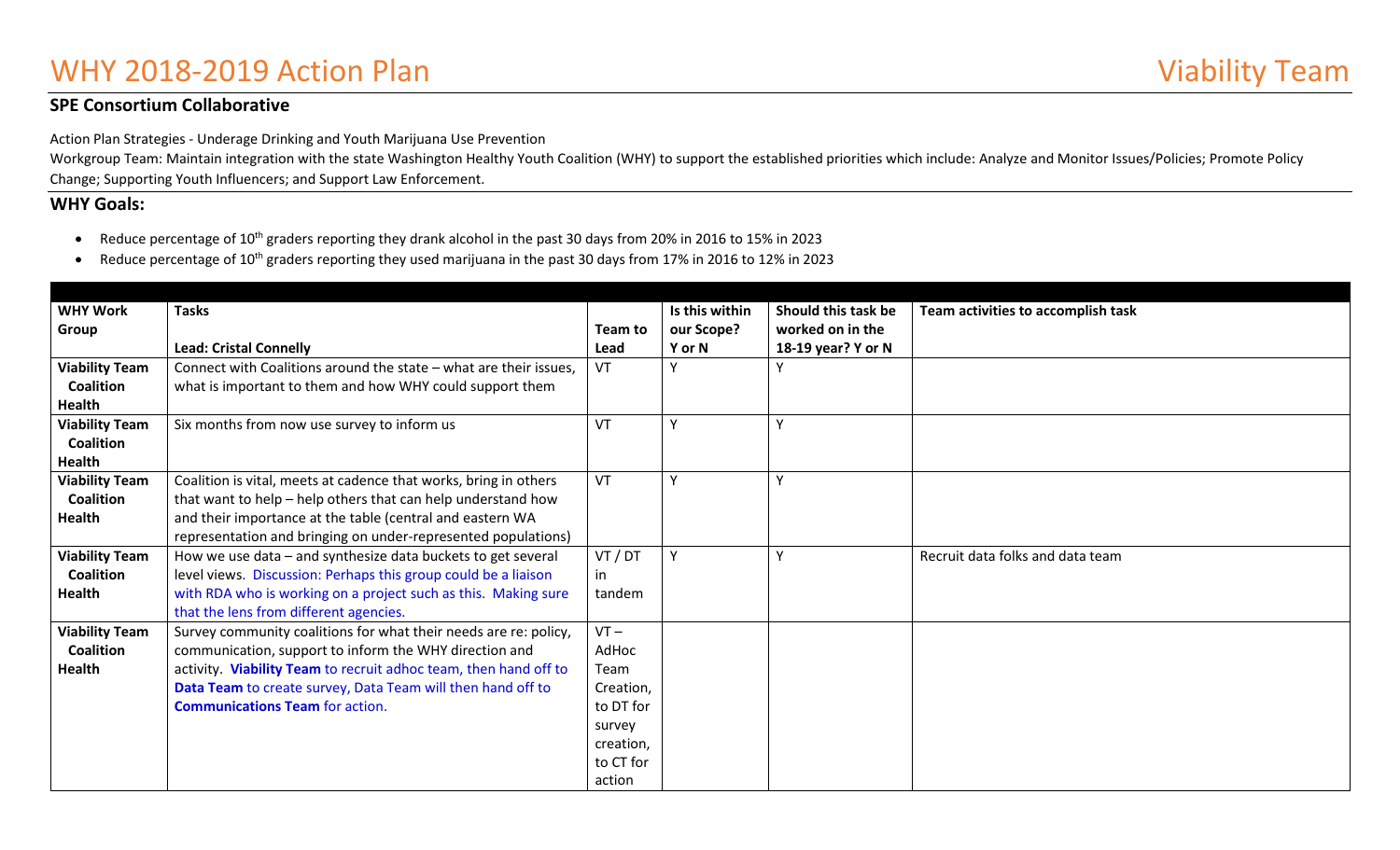# WHY 2018-2019 Action Plan **Policy Team** Policy Team

### **SPE Consortium Collaborative**

Action Plan Strategies - Underage Drinking and Youth Marijuana Use Prevention

Workgroup Team: Maintain integration with the state Washington Healthy Youth Coalition (WHY) to support the established priorities which include: Analyze and Monitor Issues/Policies; Promote Policy Change; Supporting Youth Influencers; and Support Law Enforcement.

### **WHY Goals:**

- Reduce percentage of 10th graders reporting they drank alcohol in the past 30 days from 20% in 2016 to 15% in 2023
- Reduce percentage of 10<sup>th</sup> graders reporting they used marijuana in the past 30 days from 17% in 2016 to 12% in 2023

| <b>WHY Work Group</b> | <b>Tasks</b>                                                                                                                                                                     | Team to                               | Is this within | Should this task be | Team activities/steps to accomplish task                                               |
|-----------------------|----------------------------------------------------------------------------------------------------------------------------------------------------------------------------------|---------------------------------------|----------------|---------------------|----------------------------------------------------------------------------------------|
|                       |                                                                                                                                                                                  | Lead                                  | our Scope?     | worked on in the    |                                                                                        |
|                       | <b>Lead: Dave Putnam</b>                                                                                                                                                         |                                       | Y or N         | 18-19 year? Y or N  |                                                                                        |
| <b>Policy Team</b>    | Increase policy effectiveness during legislative session (not just<br>outside of session) This will need to be focused.                                                          | <b>WHY</b>                            |                |                     |                                                                                        |
| <b>Policy Team</b>    | Have a continued focus on underage youth drinking is included in<br>addition to the MJ focus.                                                                                    | <b>WHY</b>                            |                |                     |                                                                                        |
| <b>Policy Team</b>    | Increase cannabis impairment awareness (courts, adult consumer,<br>legislators)<br>When developed, Communications Team as secondary will assist                                  | PT to<br>develop,<br>CT for<br>action |                |                     | Clarification – use facts to identify what is prevented as a<br>result of our efforts. |
| <b>Policy Team</b>    | Oversight / assess use of social media promotion of cannabis and<br>alcohol use. Moved from Communications Team, Communications<br>Team as secondary will assist with promotion. | PT to<br>develop,<br>CT for<br>action |                |                     |                                                                                        |

## WHY 2018-2019 Action Plan Communications Team

## **SPE Consortium Collaborative**

Action Plan Strategies - Underage Drinking and Youth Marijuana Use Prevention

Workgroup Team: Maintain integration with the state Washington Healthy Youth Coalition (WHY) to support the established priorities which include: Analyze and Monitor Issues/Policies; Promote Policy Change; Supporting Youth Influencers; and Support Law Enforcement.

### **WHY Goals:**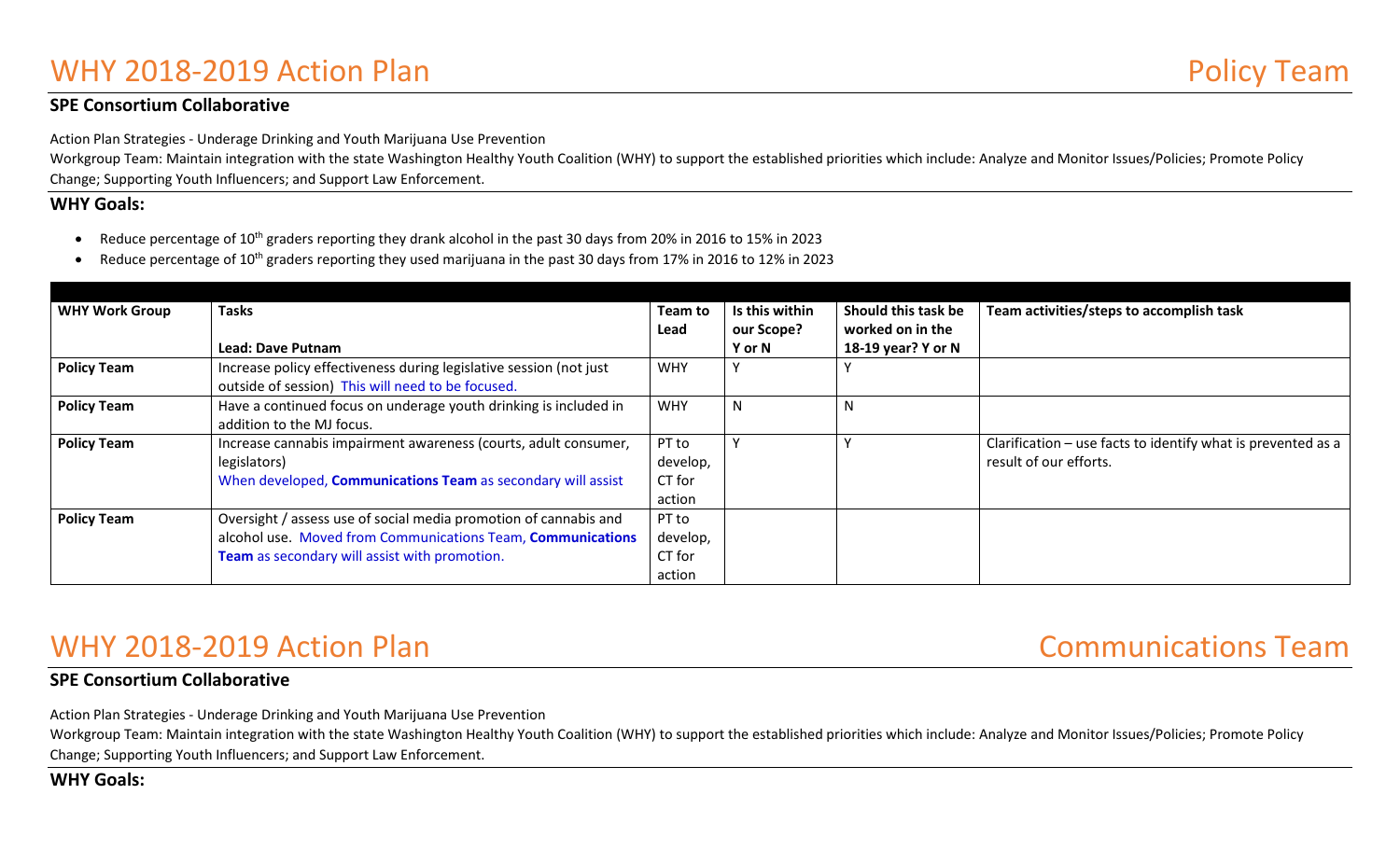- Reduce percentage of 10th graders reporting they drank alcohol in the past 30 days from 20% in 2016 to 15% in 2023
- Reduce percentage of 10th graders reporting they used marijuana in the past 30 days from 17% in 2016 to 12% in 2023

| <b>WHY Work Group</b>         | <b>Tasks</b><br>Lead: Kristen Haley (Arti Patel - interim)                                                                                                                                                                                   | <b>Team to Lead</b>                                          | Is this within<br>our Scope?<br>Y or N | Should this task be<br>worked on in the<br>18-19 year? Y or N | Team activities to accomplish task |
|-------------------------------|----------------------------------------------------------------------------------------------------------------------------------------------------------------------------------------------------------------------------------------------|--------------------------------------------------------------|----------------------------------------|---------------------------------------------------------------|------------------------------------|
| <b>Communications</b><br>Team | Survey community coalitions for what their needs are re: policy,<br>communication, support to inform the WHY direction and activity.<br>Included with Viability Team, Data Team reviewing, then to<br><b>Communications Team for action.</b> | VT for<br>recruitment,<br>DT for<br>review, CT for<br>action |                                        |                                                               |                                    |
| <b>Communications</b><br>Team | Support youth vaping advertising / access education<br><b>Clarification: Communications Team to decide specifics</b>                                                                                                                         | CT                                                           |                                        |                                                               |                                    |
| <b>Communications</b><br>Team | Promote policy on cannabis advertising on social and traditional<br>media                                                                                                                                                                    | <b>CT</b>                                                    |                                        |                                                               |                                    |
| <b>Communications</b><br>Team | Increase cannabis impairment awareness (courts, adult consumer,<br>legislators)<br>also in Policy Team, When developed, Communications Team as<br>secondary will assist                                                                      | PT for<br>development,<br>CT for action                      |                                        |                                                               |                                    |
| <b>Communications</b><br>Team | Scope/recruit for the group: helping make the connection between<br>social emotional health and substance use (youth/teachers/PTA)                                                                                                           | <b>CT</b>                                                    |                                        |                                                               |                                    |
| <b>Communications</b><br>Team | Scope/recruit for the group: message of how one can protect<br>themselves (when around using peers/passengers/sexual<br>violence/violence)                                                                                                   | <b>CT</b>                                                    |                                        |                                                               |                                    |